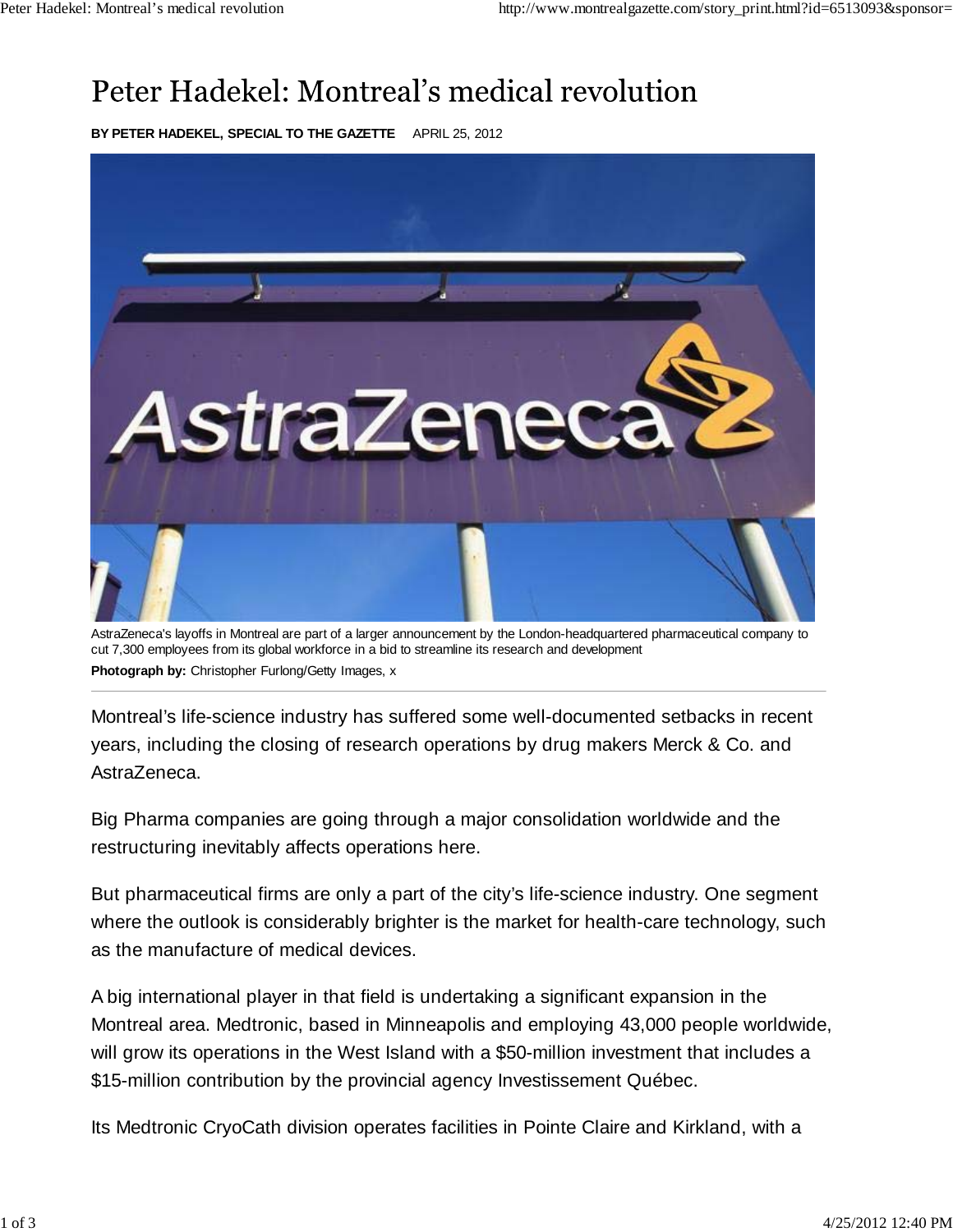combined employment of around 300. That total will grow by another 205 over the next few years as new money is invested in research, training and manufacturing, the company said Tuesday.

Medtronic CryoCath sells an innovative catheter system first developed by researchers at the Montreal Heart Institute to treat atrial fibrillation – one of the most common disorders of heart rhythm.

The so-called Arctic Front system uses cold technology to block the spread of atrial fibrillation in cardiac tissue. The freezing technology allows the catheter to adhere to the cardiac tissue for greater stability.

This is a relatively new market with global sales of about \$1 billion worldwide but Neil Fraser, president of Medtronic Canada, says sales have been doubling every year since 2009 as the market develops.

The conventional way to treat the disorder, through drug therapy, is not effective for many patients, failing in about half of all diagnosed cases.

If left untreated, the condition can lead to much higher risk of heart failure and stroke, especially among those over the age of 65.

Tuesday's announcement featured an appearance by Premier Jean Charest, who pledged that the government will develop a new strategy to help grow the medical device industry in Quebec.

There are some 115 companies employing 5,000 people in the province and the government wants to create an "ecosystem" to help them lower costs, improve access to skilled workers and market products worldwide, Charest said.

Consulting firms have identified the Montreal area as a prime location for medicaltechnology companies, as this column reported last year, quoting a study by The Boyd Company of Princeton, N.J.

It noted that medical technology is one of the hottest sectors in the global economy and one of the most competitive in terms of site selection. Montreal stacks up well because of its ability to provide knowledge workers trained at local universities.

Fraser of Medtronic said the company spent three years deciding where to locate its CryoAblation Catheter centre and looked at other locations where it is active, including Puerto Rico, Ireland, Switzerland and China, before giving Montreal the world product mandate.